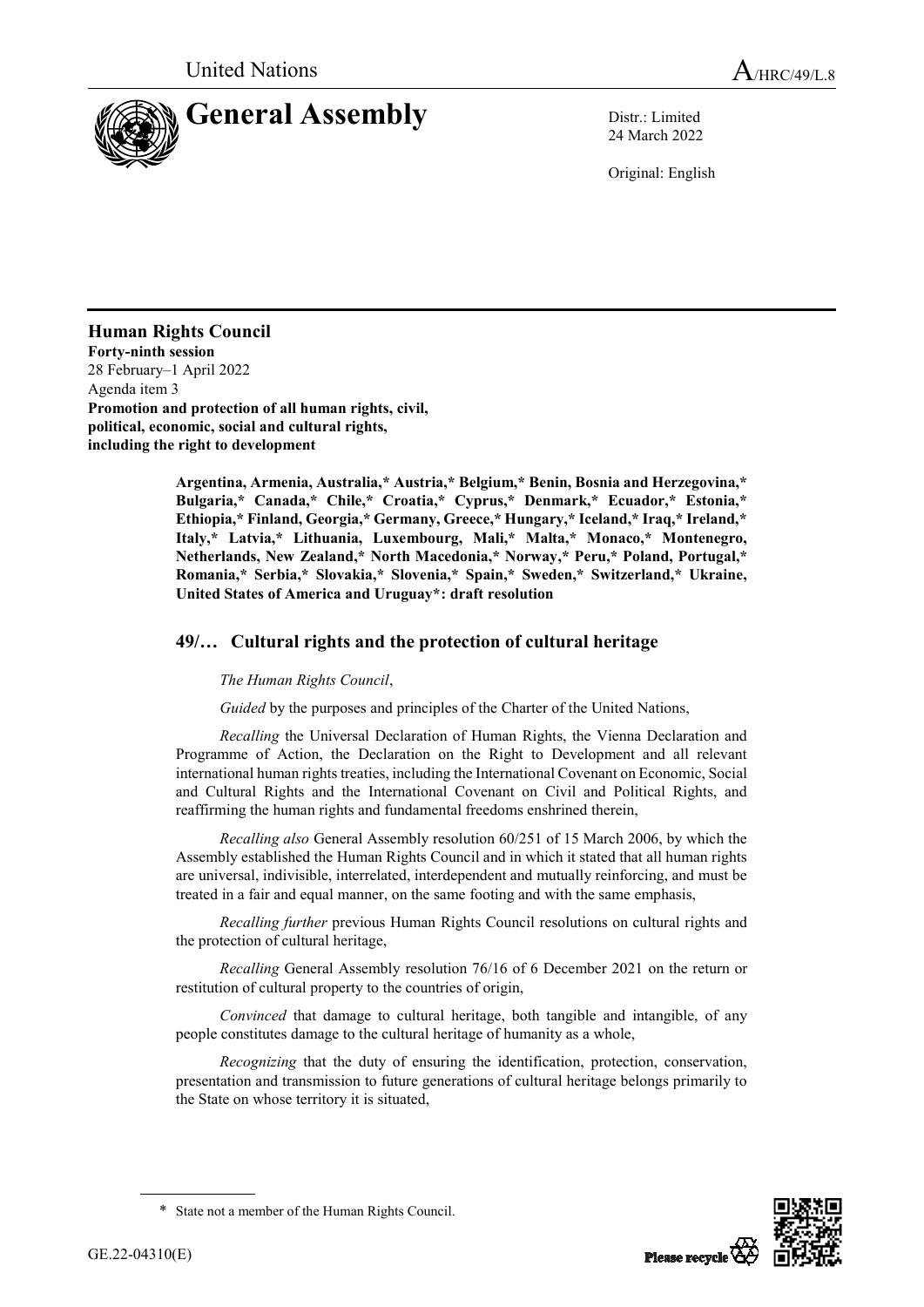*Acknowledging* that cultural heritage can be instrumentalized as a trigger for and a target in conflicts and crises and can be the subject of disinformation or information manipulation,

*Noting* that the destruction of or damage to cultural heritage may have a detrimental and irreversible impact on the enjoyment of cultural rights, in particular the right of everyone to take part in cultural life, including the ability to access and enjoy cultural heritage,

*Reaffirming* that safeguarding the enjoyment of cultural rights may form a crucial part of the response to many current global challenges, among others the coronavirus disease (COVID-19) pandemic, the adverse impact of climate change and the scourge of terrorism,

*Reaffirming also* that addressing the destruction of tangible and intangible cultural heritage needs to be holistic, encompassing all regions, contemplating both prevention and accountability, focusing on acts by State and non-State actors in both conflict and nonconflict situations, and terrorist acts,

*Recognizing* that the violation or abuse of the right of everyone to take part in cultural life, including the ability to access and enjoy cultural heritage, may threaten stability, social cohesion and cultural identity, and constitutes an aggravating factor in conflict and a major obstacle to dialogue, peace and reconciliation,

*Recognizing also* the fundamental role of education in ensuring access to and the enjoyment of cultural rights and cultural life, and recalling to this end the relevance of Sustainable Development Goal target 4.7 to be implemented and the promotion of quality education and lifelong learning for all,

*Acknowledging* the importance of intercultural and intracultural dialogue and of the promotion of cultural diversity in strengthening social cohesion and sustainable development to achieve the 2030 Agenda for Sustainable Development, and the key role of indigenous peoples and/or persons belonging to national or ethnic, religious and linguistic minorities in maintaining, controlling, protecting, developing and preserving tangible and intangible cultural heritage,

*Acknowledging also* the necessity to protect the cultural heritage of persons belonging to minorities from intentional destruction aimed at erasing evidence of their presence as a key factor for the preservation of their identity,

*Strongly condemning* all acts of unlawful destruction of cultural heritage, which are often committed during or in the aftermath of armed conflicts around the world, or as a result of terrorist attacks,

*Noting with deep concern* the organized looting, smuggling and theft of and illicit trafficking in cultural property that could undermine the full enjoyment of cultural rights, and are contrary to international law and may, in some instances, generate funds for the financing of terrorism,

*Acknowledging* the importance of early restoration of the full enjoyment of cultural rights to individuals affected by conflict, and in particular to those who are displaced,

*Emphasizing* the important role that the Human Rights Council can play, in concert with all other relevant international actors, in global efforts to protect, restore and preserve cultural heritage, with a view to promoting universal respect for cultural rights by all,

*Recognizing* the important contribution that United Nations peacekeeping missions can make in the protection of cultural heritage and the safeguarding of the enjoyment of cultural rights, both during and in the aftermath of armed conflicts,

*Acknowledging* the important role of the United Nations Educational, Scientific and Cultural Organization, the United Nations Office on Drugs and Crime, the International Criminal Police Organization and the World Customs Organization in international efforts to combat and prevent damage or destruction, organized looting, smuggling and theft of and illicit trafficking in cultural property, and to restore damaged property,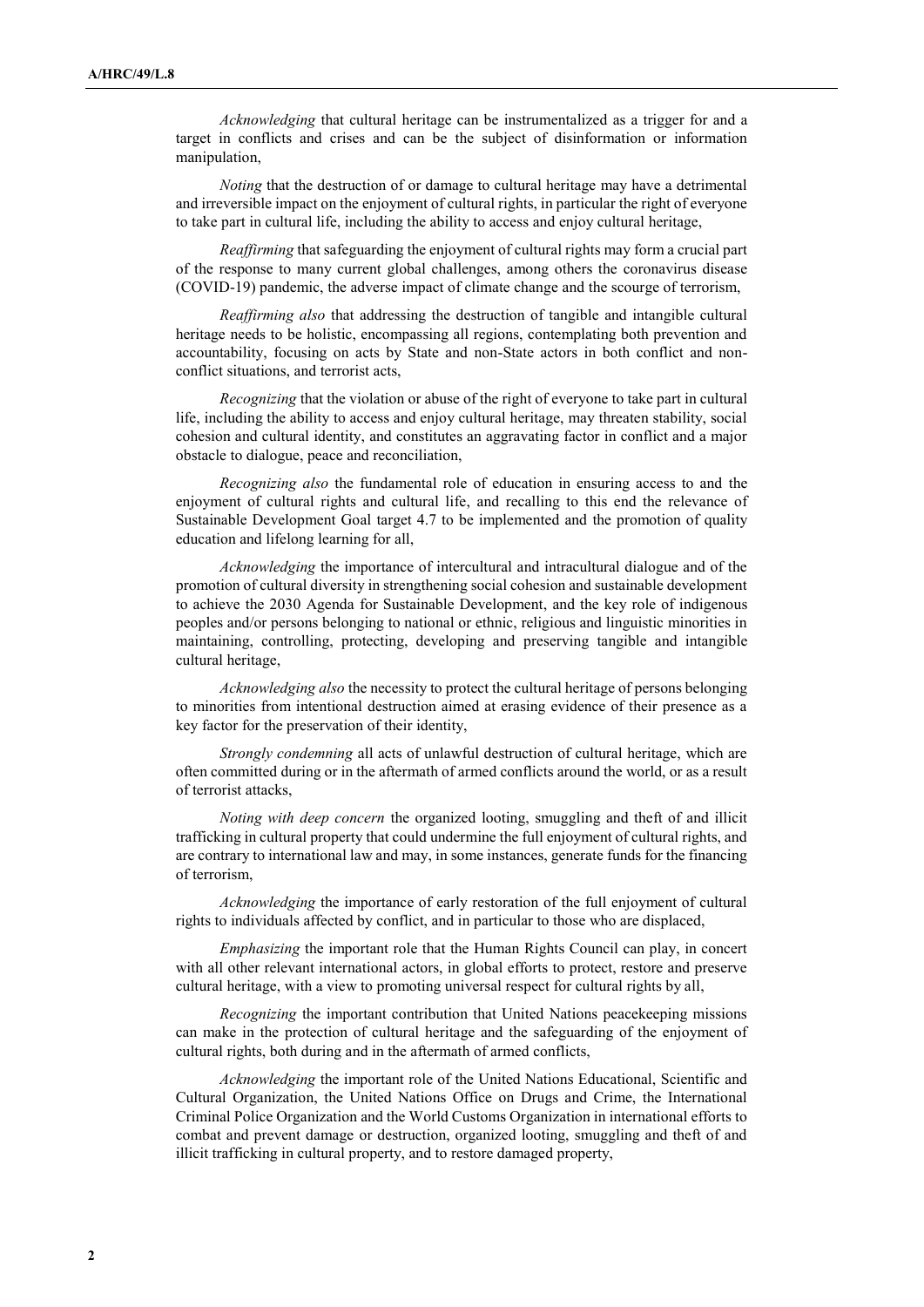*Welcoming* all initiatives, whether by States, institutions or private persons, for the voluntary return of cultural property, and in particular those concerning cultural property that has been illicitly appropriated,

*Recognizing* that technology, and in particular the Internet, may enhance cultural creation and dissemination by enabling new forms of curating and sharing, and engagement with, cultural heritage,

*Taking note with appreciation* of the report of the United Nations High Commissioner for Human Rights on the intersessional workshop on cultural rights and the protection of cultural heritage,<sup>1</sup> which contained a compilation of recommendations on the implementation of the human rights framework and on the development of appropriate tools for the dissemination of a human rights-based approach to the protection, restoration and preservation of cultural heritage, by focusing on mainstreaming a human rights-based approach to cultural heritage, including tools; on cultural heritage in crisis; and on respecting and protecting the rights of cultural rights defenders and supporting their work on cultural heritage protection,

*Recalling* the report of the Special Rapporteur in the field of cultural rights,<sup>2</sup> in which she considered the negative impacts of climate change on human cultures and on the enjoyment of cultural rights and stressed the positive potential of cultures and the exercise of cultural rights to serve as critical tools in responding to the challenge of climate change,

*Reaffirming* the importance of the Declaration on the Right and Responsibility of Individuals, Groups and Organs of Society to Promote and Protect Universally Recognized Human Rights and Fundamental Freedoms and its implementation, and in the context of its twentieth anniversary, highlighting in particular the important contribution made by cultural rights defenders involved in the protection of the cultural heritage of all humankind,

1. *Calls upon* all States to respect, promote and protect the right of everyone to take part in cultural life, including the ability to access and enjoy cultural heritage;

2. *Urges* all parties to armed conflicts, whether international or non-international, to refrain from any unlawful military use or targeting of cultural property, in full conformity with their obligations under international humanitarian law;

3. *Encourages* States that have not yet become a party to relevant treaties that provide for the protection of tangible and intangible cultural heritage to consider doing so;

4. *Calls for* enhanced international cooperation in preventing and combating the organized looting, smuggling and theft of and illicit trafficking in cultural objects and in restoring stolen, looted or trafficked cultural property to its country of origin, and invites States to take measures in this regard at the national level to make effective use to this end of relevant tools and databases developed under the auspices of the United Nations Educational, Scientific and Cultural Organization, the United Nations Office on Drugs and Crime, the International Criminal Police Organization and the World Customs Organization, within the scope of their respective mandates;

5. *Encourages* the strengthening of dialogue and cooperation between relevant international organizations and States affected by the organized looting, theft and smuggling of and illicit trafficking in cultural property, including through the provision of support and technical assistance aimed at enhancing their national capacities to restore, protect and preserve cultural heritage and property;

6. *Calls for* the development of partnerships between competent national authorities and civil society, in particular grass-roots institutions, with the aim of creating a safe and enabling environment to enhance the protection of cultural rights and to promote the right of everyone to take part in cultural life, including the ability to access and enjoy cultural heritage in all its aspects;

 $1$  A/HRC/48/40.

<sup>2</sup> A/75/298.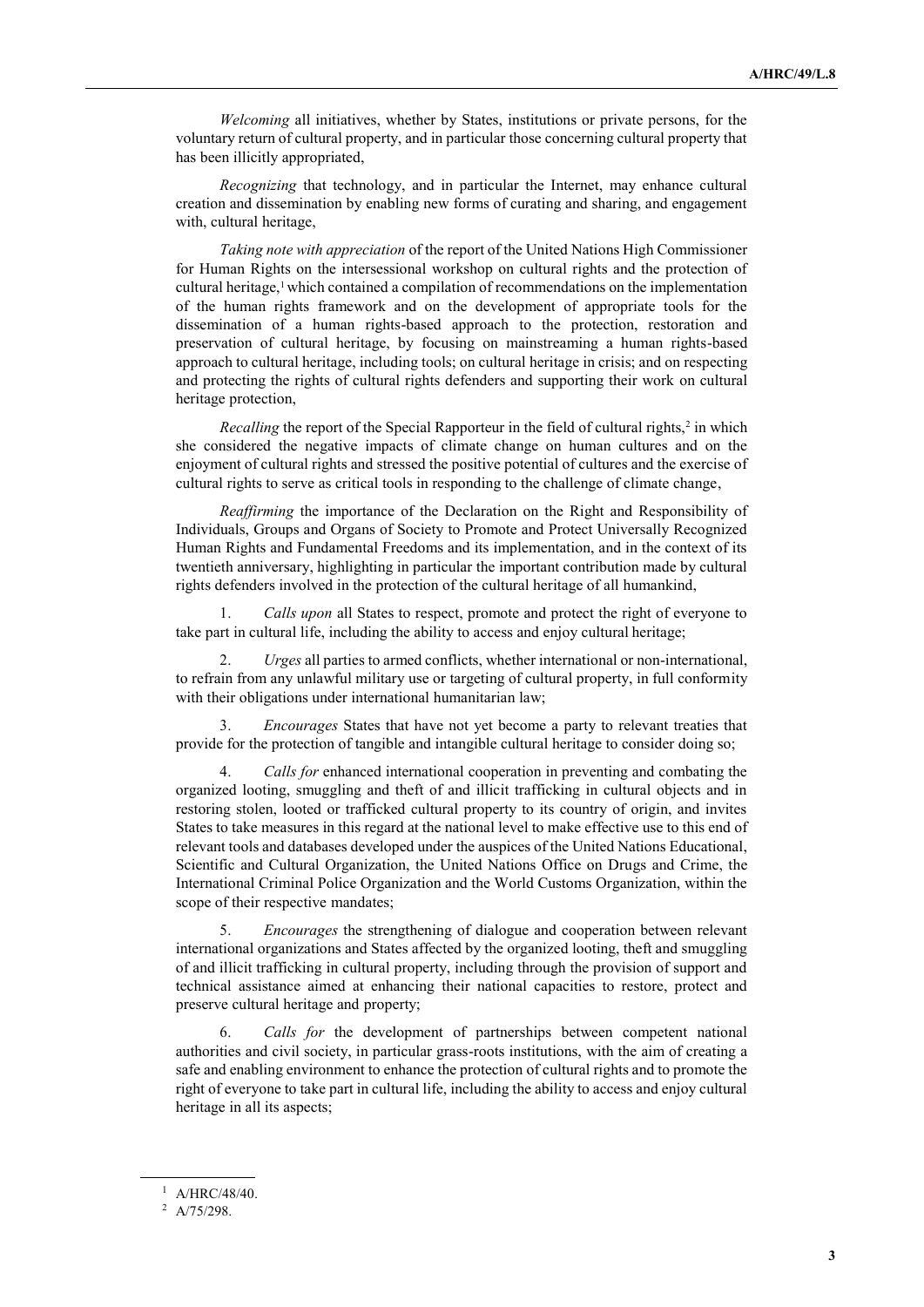7. *Encourages* States to work on strengthening the incorporation of cultural diversity and aspects related to cultural rights in the implementation of their strategies for the 2030 Agenda for Sustainable Development, particularly the Sustainable Development Goal targets that explicitly relate to cultural rights that already exist;

8. *Calls for* the identification of innovative ways and best practices, at the national, regional and international levels, for the prevention of violations and abuses of cultural rights, and for participatory and inclusive approaches to the prevention and mitigation of damage caused to cultural heritage, both tangible and intangible;

9. *Also calls for* the recognition of the protection of cultural heritage as an important component of humanitarian assistance, including in armed conflict and with regard also to displaced populations and for enhanced cooperation between the Office of the United Nations High Commissioner for Human Rights, the mandate of the Special Rapporteur in the field of cultural rights, the United Nations Educational, Scientific and Cultural Organization and other relevant agencies and stakeholders, with a view to mainstreaming the protection of cultural heritage into humanitarian actions, security strategies and peacebuilding processes, and in post-conflict reconciliation initiatives;

10. *Encourages* States to adopt a gender-sensitive and inclusive approach to the protection of cultural heritage and the safeguarding of cultural rights that is respectful of cultural diversity and includes consideration of the human rights issues of persons belonging to national or ethnic, religious and linguistic minorities, as set out in the Declaration on the Rights of Persons Belonging to National or Ethnic, Religious and Linguistic Minorities, and of indigenous peoples, as set out in the United Nations Declaration on the Rights of Indigenous Peoples;

11. *Also encourages* States to safeguard the diversity of cultural expressions, to promote intercultural and intracultural dialogue and to support traditional practices and creative productions of indigenous peoples and/or minority communities;

12. *Calls for* the safety and security of cultural rights defenders involved in the protection of cultural heritage to be protected, including by investigating and, where appropriate, bringing to justice anyone alleged to have harmed them;

13. *Invites* States to adopt effective strategies to prevent the destruction of cultural heritage by, inter alia, ensuring accountability, establishing and/or maintaining inventories documenting the cultural heritage within their jurisdiction, including through digital means, implementing educational programmes on the importance of cultural heritage and cultural rights, training military forces and humanitarian actors and other relevant stakeholders in all applicable rules concerning the protection of cultural heritage, both during and in the aftermath of armed conflict, and developing preparatory measures and risk preparedness plans during peacetime in order to ensure that there are procedures and processes in place to mitigate against the destruction of cultural heritage;

14. *Encourages* States to address limitations of cultural rights, to take the measures necessary to prevent the destruction of historic monuments, works of art or places of worship that constitute the cultural or spiritual heritage of peoples, both in conflict and non-conflict situations, and to promote respect for cultural diversity;

15. *Encourages* States, the international community, the United Nations and civil society to consider implementing the relevant recommendations contained in the report of the High Commissioner on the intersessional workshop on cultural rights and the protection of cultural heritage,<sup>3</sup> as well as those made by the Special Rapporteur in the field of cultural rights in her relevant reports presented to the Human Rights Council and to the General Assembly;<sup>4</sup>

16. *Requests* the High Commissioner, in consultation with the United Nations Educational, Scientific and Cultural Organization and the Special Rapporteur in the field of cultural rights:

<sup>3</sup> A/HRC/48/40.

<sup>4</sup> A/71/317.